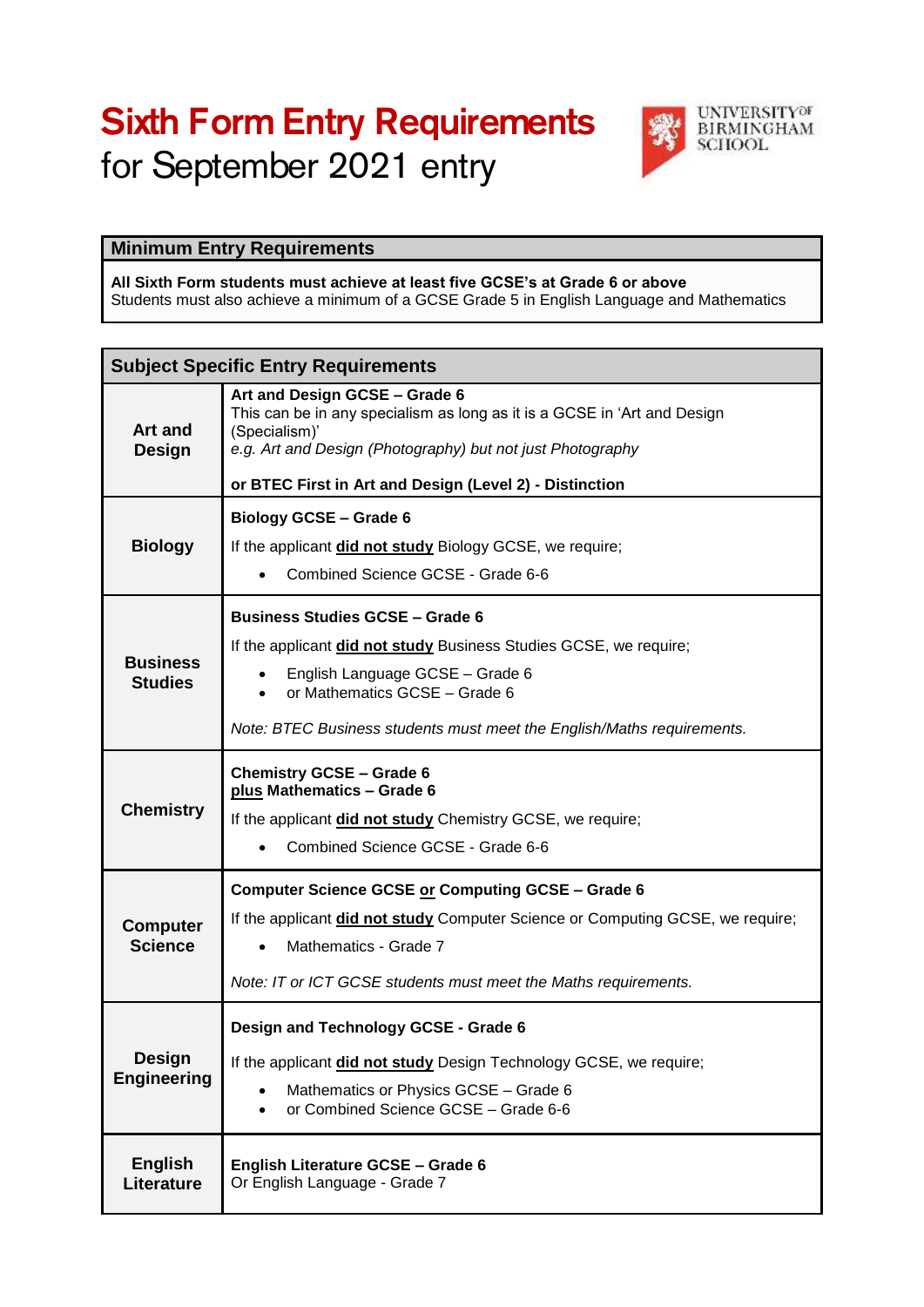| <b>French</b>                        | French GCSE - Grade 6                                                                                                                                                                                                                                                                                                                           |
|--------------------------------------|-------------------------------------------------------------------------------------------------------------------------------------------------------------------------------------------------------------------------------------------------------------------------------------------------------------------------------------------------|
| Geography                            | Geography GCSE - Grade 6<br>If the applicant did not study Geography GCSE, we require;<br>English Language - Grade 7                                                                                                                                                                                                                            |
| <b>History</b>                       | History GCSE - Grade 6<br>If the applicant <b>did not study</b> History GCSE, we require;<br>English Language - Grade 7                                                                                                                                                                                                                         |
| <b>Mathematics</b>                   | Mathematics GCSE - Grade 6                                                                                                                                                                                                                                                                                                                      |
| <b>Further</b><br><b>Mathematics</b> | Mathematics GCSE - Grade 8<br>Further Mathematics is only available students studying A-Level Mathematics and must be<br>studied in addition to three core A-Level subjects.                                                                                                                                                                    |
| <b>Music</b>                         | <b>Music GCSE - Grade 6</b><br>or BTEC First in Music (Level 2) - Distinction<br>If the applicant did not study the qualifications listed above, but has achieved<br>ABRSM Practical/Performance qualifications at Grade 4 or above, please contact us<br>directly to discuss an application.                                                   |
| <b>Physical</b><br><b>Education</b>  | <b>Physical Education GCSE - Grade 6</b><br>or BTEC First in Sport (Level 2) - Distinction<br>or Cambridge National in Sports Studies / Sports Science (Level 2) -<br><b>Distinction</b><br>If the applicant did not study the qualifications listed above, we require:<br>Biology or Physics GCSE - Grade 7<br>or Combined Science - Grade 7-7 |
| <b>Physics</b>                       | <b>Physics GCSE - Grade 6</b><br>plus Mathematics GCSE - Grade 6<br>If the applicant did not study Physics GCSE, we require;<br>Combined Science GCSE - Grade 6-6<br>$\bullet$                                                                                                                                                                  |
| <b>Politics</b>                      | English Language GCSE - Grade 6                                                                                                                                                                                                                                                                                                                 |
| <b>Psychology</b>                    | <b>Psychology GCSE - Grade 6</b><br>If the applicant did not study Psychology GCSE, we require;<br>Biology, Chemistry or Physics GCSE - Grade 6<br>or Combined Science GCSE - Grade 6-6                                                                                                                                                         |
| <b>Religious</b><br><b>Studies</b>   | Religious Studies GCSE or Philosophy and Ethics GCSE - Grade 6<br>If the applicant did not study either GCSE subject above, we require;<br>English Language - Grade 7<br>$\bullet$                                                                                                                                                              |